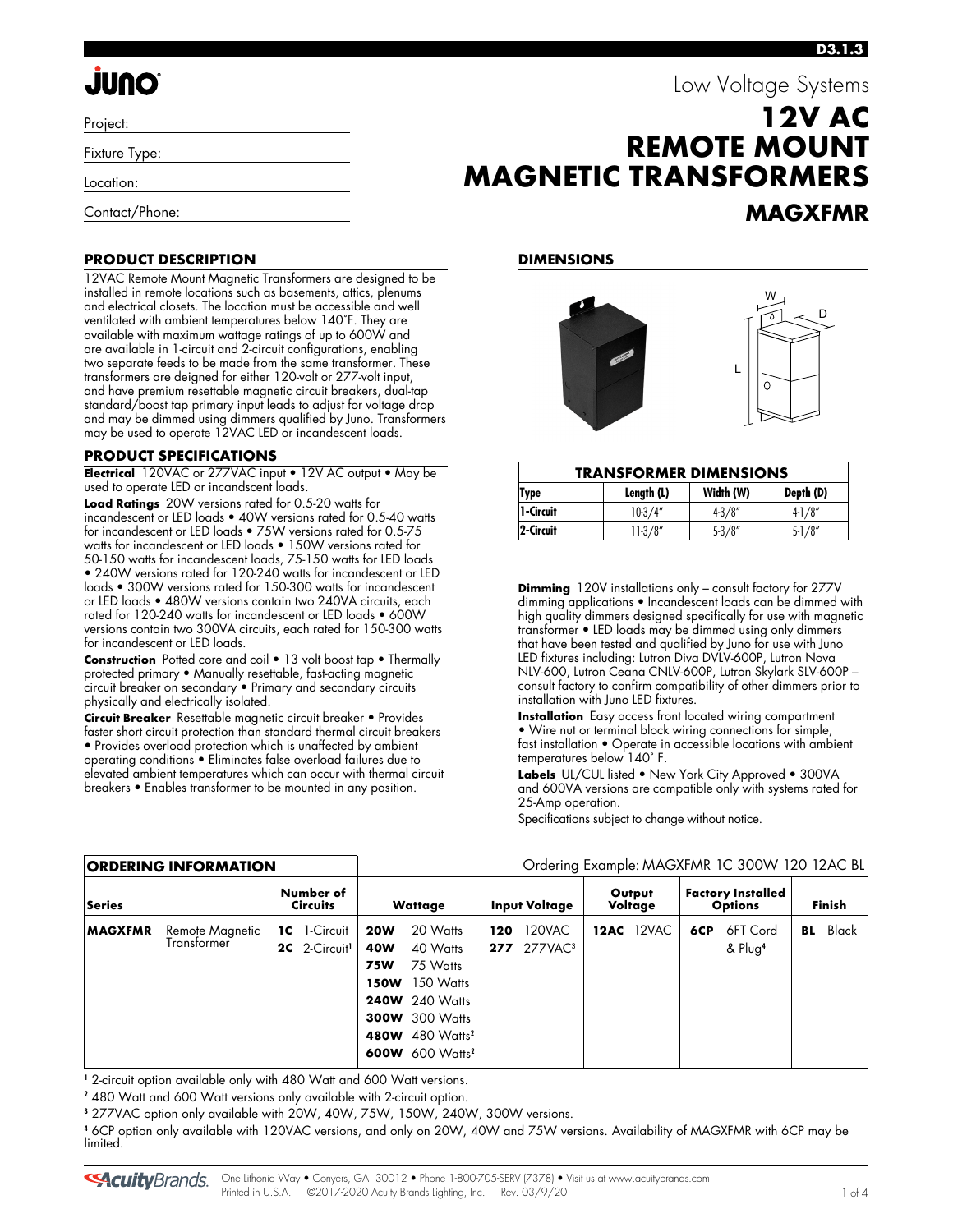### Low Voltage Systems **12V AC REMOTE MOUNT MAGNETIC TRANSFORMERS MAGXFMR**

#### **APPLICATION**

| <b>Consideration</b><br>$\bullet$ Trac run length | 12V Magnetic Transformer<br>• Use for medium to long run lengths and medium to high<br>wattage systems                                                                                                                                 | 12V Electronic Driver/Transformer<br>• Use for short to medium run lengths and low to medium<br>wattage systems                                                                                                                         |
|---------------------------------------------------|----------------------------------------------------------------------------------------------------------------------------------------------------------------------------------------------------------------------------------------|-----------------------------------------------------------------------------------------------------------------------------------------------------------------------------------------------------------------------------------------|
| • Dimming                                         | • For optimal results, use dimmers specifically designed<br>for use with magnetic transformers; transformers used with<br>Juno LED fixtures should only be operated with dimmers pre-<br>qualified for suitability by Juno Engineering | • For optimal results, use dimmers specifically designed for use<br>with electronic transformers; transformers used with Juno LED<br>fixtures should only be operated with dimmers pre-qualified for<br>suitability by Juno Engineering |
| • Transformer Location                            | • Install in well ventilated locations where ambient<br>temperature will not exceed 140°F (60°C); transformers must<br>be accessible                                                                                                   | • Install surface mount units in well-ventilated location where<br>ambient temperature will not exceed 120°F (50°C)                                                                                                                     |

#### **VOLTAGE DROP CALCULATIONS (FOR MAGNETIC TRANSFORMERS)**

#### **Voltage drop is a function of the following factors:** Wire Length:

As the wire length from the supply to the fixture becomes longer, voltage drop increases.

#### Wire Diameter:

As the wire cross-sectional area becomes smaller, voltage drop increases (this is related to the resistance per foot of wire).

#### Amperage of the Electrical Load:

As the amperage of the electrical load increases, voltage drop also increases.

#### **Voltage drop in 12 volt systems is 10 times greater than in 120 volt systems.**

This is because a load of the same wattage has 10 times greater amperage in 12 volts as compared to 120 volts. This is illustrated by the formula:

#### WATTS = VOLTS x AMPS

Assuming a 120 watt electrical load:

120 WATTS = 12 VOLTS x 10 AMPS

120 WATTS = 120 VOLTS x 1 AMP

**Voltage drop from a magnetic transformer to the first lampholder on 12V Trac 12 can be calculated as follows:**



#### **VOLTAGE DROP = 2D x A x**  $\Omega$ **WHERE:**

D = Distance in feet from transformer to 1st lamp

A = Total amperage load of all lampholders on the trac

$$
(A = \frac{WATTS}{VOLTS} = \frac{WATTS}{12})
$$

 $\Omega$  = Resistance per foot of wire per the following chart: Wire Gauge Resistance Per Foot of Wire (OHMS)

| <b>VYILE OUUGE</b> | <b>Resistance Fel Tool of VVIIE (OFT)</b> |
|--------------------|-------------------------------------------|
| #8                 | .00065                                    |
| #10                | .00104                                    |
| #12                | .00166                                    |

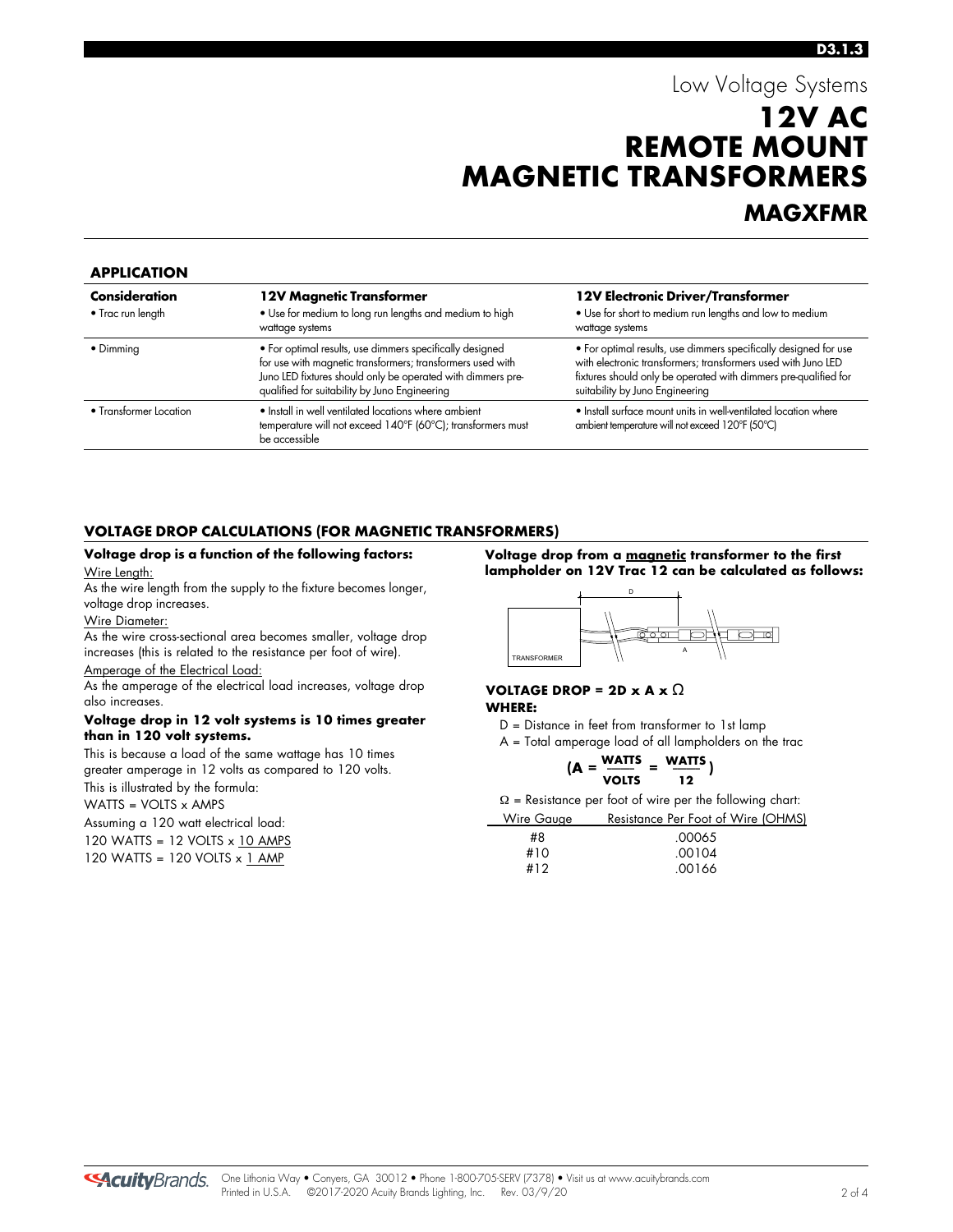### Low Voltage Systems **12V AC REMOTE MOUNT MAGNETIC TRANSFORMERS MAGXFMR**

#### **Distance from Transformer to First Fixture STANDARD TAP BOOST TAP 12V, 6.3A, 75W 12V, 3.3A, 45W 12V, 1.7A, 20W 12V, 6.3A, 75W 12V, 3.3A, 40W #12 #10 #12 #10 #12 #10 #12 #10 #12 #10** 5' | 11.53 | 11.56 | 11.71 | 11.73 | 11.89 | 11.90 | 12.18 | 12.21 | 12.43 | 12.46 10' 11.46 11.51 11.66 11.70 11.87 11.88 12.09 12.15 12.37 12.43 15' | 11.39 | 11.47 | 11.62 | 11.67 | 11.85 | 11.87 | 12.00 | 12.10 | 12.31 | 12.39 20' 11.31 11.42 11.57 11.64 11.83 11.86 11.91 12.04 12.26 12.35 25' 11.24 11.38 11.53 11.61 11.81 11.85 11.82 11.99 12.20 12.32 30' 11.17 11.33 11.48 11.58 11.79 11.83 11.73 11.93 12.14 12.28 40' 11.03 11.24 11.39 11.52 11.75 11.81 11.56 11.82 12.03 12.21 50' 10.95 11.20 11.34 11.49 11.73 11.79 11.47 11.76 11.97 12.17 60' 10.67 11.02 11.16 11.38 11.65 11.74 11.11 11.54 11.74 12.03 80' | 10.52 | 10.92 | 11.05 | 11.31 | 11.58 | 11.69 | 10.93 | 11.43 | 11.63 | 11.95 100' 10.17 10.70 10.84 11.18 11.51 11.65 10.49 11.15 11.34 11.77

#### **12V VOLTAGE DROP INFORMATION (for 75VA Remote Mount Magnetic Transformers)**

**Table predicting voltage at first lamp for various wire lengths, guages, inputs and loads**

#### **12V VOLTAGE DROP INFORMATION (for 150VA Remote Mount Magnetic Transformers)**

**Table predicting voltage at first lamp for various wire lengths, guages, inputs and loads**

| <b>Distance from</b><br><b>Transformer to</b><br><b>First Fixture</b> |       |                  | <b>STANDARD TAP</b> |                 | <b>BOOST TAP</b> |                  |       |                 |  |
|-----------------------------------------------------------------------|-------|------------------|---------------------|-----------------|------------------|------------------|-------|-----------------|--|
|                                                                       |       | 12V, 12.5A, 150W |                     | 12V, 6.25A, 75W |                  | 12V, 12.5A, 150W |       | 12V, 6.25A, 75W |  |
|                                                                       | #12   | #10              | #12                 | #10             | #12              | #10              | #12   | #10             |  |
| 5'                                                                    | 11.22 | 11.29            | 12.04               | 12.08           | 12.02            | 12.09            | 12.86 | 12.92           |  |
| 10'                                                                   | 11.04 | 11.18            | 11.94               | 12.01           | 11.83            | 11.97            | 12.73 | 12.85           |  |
| 15'                                                                   | 10.86 | 11.07            | 11.84               | 11.95           | 11.65            | 11.86            | 12.61 | 12.79           |  |
| 20'                                                                   | 10.68 | 10.96            | 11.74               | 11.89           | 11.46            | 11.74            | 12.48 | 12.72           |  |
| 25'                                                                   | 10.50 | 10.85            | 11.64               | 11.82           | 11.28            | 11.63            | 12.36 | 12.66           |  |
| 30'                                                                   | 10.32 | 10.74            | 11.54               | 11.86           | 11.09            | 11.51            | 12.23 | 12.59           |  |
| 40'                                                                   | 9.96  | 10.52            | 11.34               | 11.63           | 10.72            | 11.28            | 11.98 | 12.46           |  |
| 50'                                                                   | 9.60  | 10.30            | 11.14               | 11.51           | 10.35            | 11.05            | 11.73 | 12.33           |  |
| 60'                                                                   | 9.24  | 10.08            | 10.94               | 11.38           | 9.98             | 10.82            | 11.48 | 12.20           |  |
| 80'                                                                   | 8.52  | 9.64             | 10.54               | 11.12           | 9.24             | 10.36            | 10.98 | 11.94           |  |
| 100'                                                                  | 7.80  | 9.20             | 10.14               | 10.87           | 8.50             | 9.90             | 10.48 | 11.68           |  |
| 120'                                                                  | 7.08  | 8.76             | 9.74                | 10.62           | 7.76             | 9.44             | 9.98  | 11.42           |  |
| 140'                                                                  | 6.36  | 8.32             | 9.34                | 10.36           | 7.02             | 8.98             | 9.48  | 11.16           |  |

The shaded areas represent the suggested operating range of 11.0 to 12.0 volts at the first lamp on the trac. Juno suggests that the voltage measured at the first lamp be between 11.0 and 11.8 volts for 12V incandescent lamps and between 11.4 and 12.0 volts for 12V LED fixtures. Do not exceed 12 volts. A voltmeter should be used to confirm that the proper voltage is present.

**SAcuity** Brands.